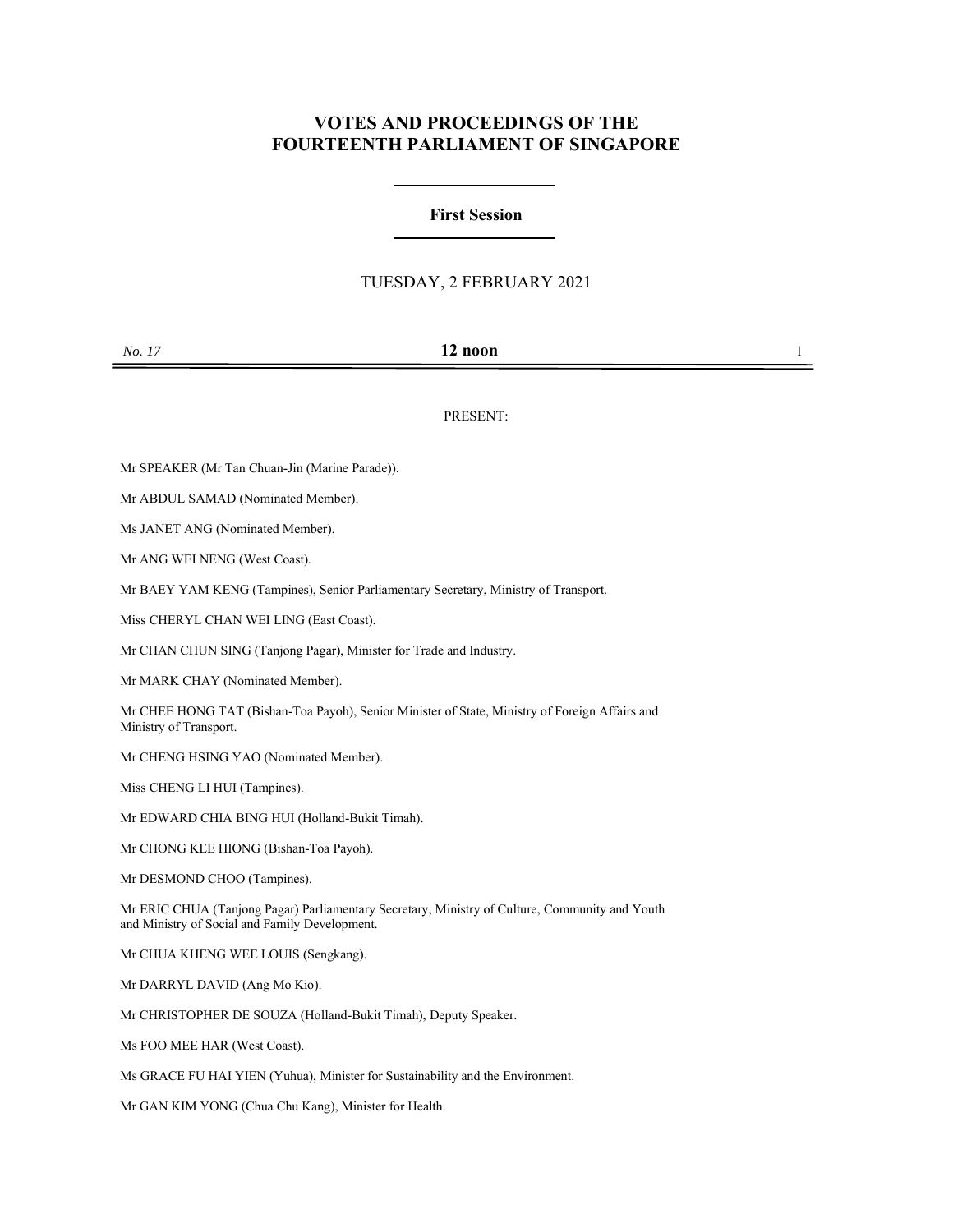Ms GAN SIOW HUANG (Marymount), Minister of State, Ministry of Education and Ministry of Manpower.

Mr GAN THIAM POH (Ang Mo Kio).

Mr GERALD GIAM YEAN SONG (Aljunied).

Mr DERRICK GOH (Nee Soon).

Mr HENG CHEE HOW (Jalan Besar), Senior Minister of State, Ministry of Defence.

Mr HENG SWEE KEAT (East Coast), Deputy Prime Minister, Coordinating Minister for Economic Policies and Minister for Finance.

Prof HOON HIAN TECK (Nominated Member).

Mr SHAWN HUANG WEI ZHONG (Jurong).

Ms INDRANEE RAJAH (Tanjong Pagar), Minister, Prime Minister's Office, Second Minister for Finance, Second Minister for National Development and Leader of the House.

Mr S ISWARAN (West Coast), Minister for Communications and Information and Minister-in-charge of Trade Relations.

Dr JANIL PUTHUCHEARY (Pasir Ris-Punggol), Senior Minister of State, Ministry of Communications and Information and Ministry of Health and Government Whip.

Dr AMY KHOR LEAN SUAN (Hong Kah North), Senior Minister of State, Ministry of Sustainability and the Environment and Ministry of Transport.

Prof KOH LIAN PIN (Nominated Member).

Dr KOH POH KOON (Tampines), Senior Minister of State, Ministry of Health.

Mr KWEK HIAN CHUAN HENRY (Kebun Baru).

Mr DESMOND LEE (West Coast), Minister for National Development and Minister-in-charge of Social Services Integration.

Mr LEE HSIEN LOONG (Ang Mo Kio), Prime Minister.

Mr LEONG MUN WAI (Non-Constituency Member).

Mr LIANG ENG HWA (Bukit Panjang).

Mr LIM BIOW CHUAN (Mountbatten).

Assoc Prof JAMUS JEROME LIM (Sengkang).

Ms SYLVIA LIM (Aljunied).

Dr LIM WEE KIAK (Sembawang).

Ms LOW YEN LING (Chua Chu Kang), Minister of State, Ministry of Culture, Community and Youth and Ministry of Trade and Industry.

Ms MARIAM JAAFAR (Sembawang).

Mr MASAGOS ZULKIFLI B M M (Tampines), Minister for Social and Family Development, Second Minister for Health and Minister-in-charge of Muslim Affairs.

Dr MOHAMAD MALIKI BIN OSMAN (East Coast), Minister, Prime Minister's Office, Second Minister for Education and Second Minister for Foreign Affairs.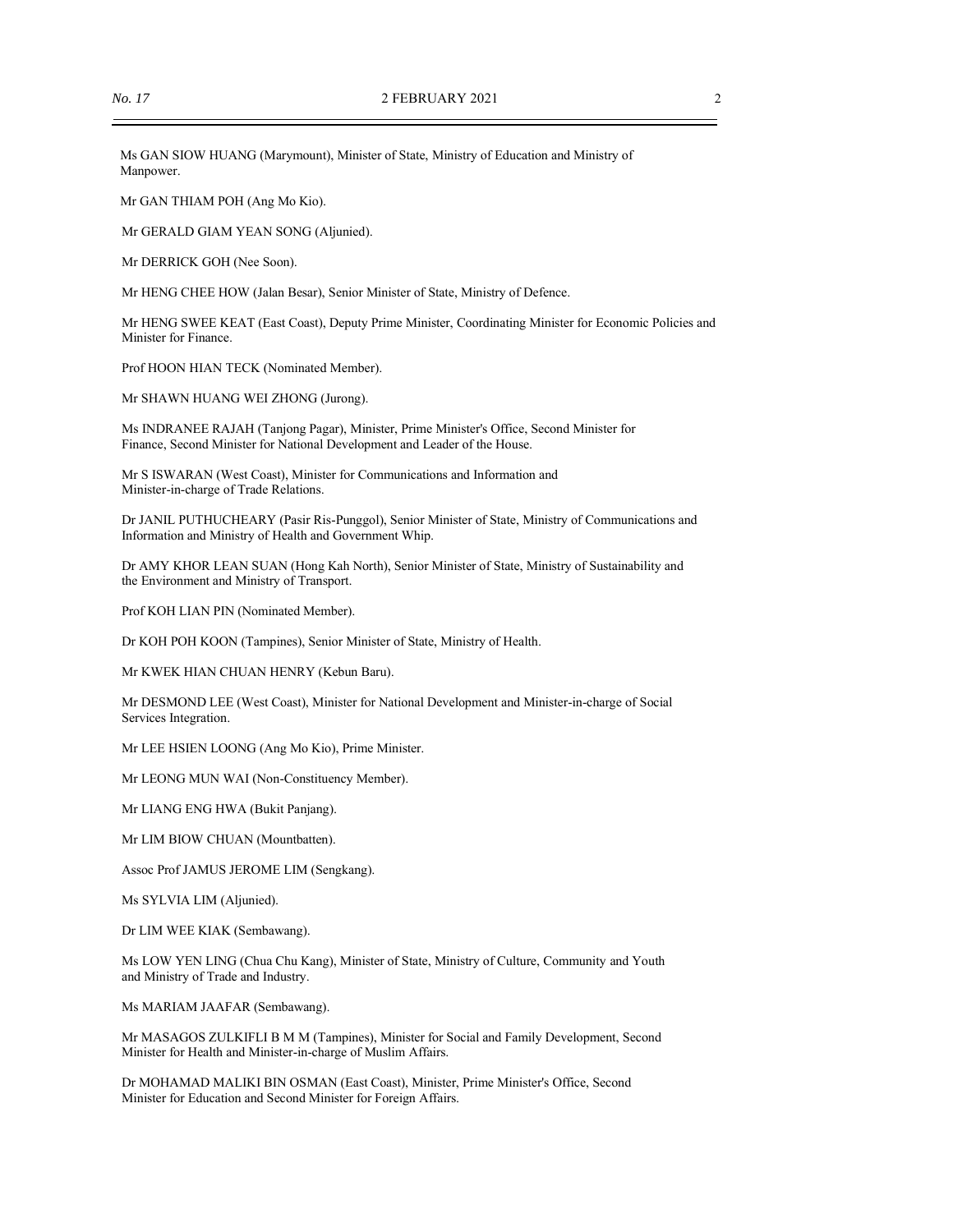Mr MUHAMAD FAISAL ABDUL MANAP (Aljunied).

Assoc Prof Dr MUHAMMAD FAISHAL IBRAHIM (Nee Soon), Minister of State, Ministry of Home Affairs and Ministry of National Development.

Mr MURALI PILLAI (Bukit Batok).

Ms NADIA AHMAD SAMDIN (Ang Mo Kio).

Dr NG ENG HEN (Bishan-Toa Payoh), Minister for Defence.

Ms NG LING LING (Ang Mo Kio).

Mr LOUIS NG KOK KWANG (Nee Soon).

Miss RACHEL ONG (West Coast).

Mr ONG YE KUNG (Sembawang), Minister for Transport.

Ms JOAN PEREIRA (Tanjong Pagar).

Mr LEON PERERA (Aljunied).

Ms DENISE PHUA LAY PENG (Jalan Besar).

Ms HAZEL POA (Non-Constituency Member).

Ms POH LI SAN (Sembawang).

Mr PRITAM SINGH (Aljunied), Leader of the Opposition.

Ms RAHAYU MAHZAM (Jurong), Parliamentary Secretary, Ministry of Health.

Mr SAKTIANDI SUPAAT (Bishan-Toa Payoh).

Mr SEAH KIAN PENG (Marine Parade).

Dr SHAHIRA ABDULLAH (Nominated Member).

Mr K SHANMUGAM (Nee Soon), Minister for Home Affairs and Minister for Law.

Mr SHARAEL TAHA (Pasir Ris-Punggol).

Ms SIM ANN (Holland-Bukit Timah), Senior Minister of State, Ministry of Communications and Information and Ministry of National Development and Deputy Government Whip.

Mr SITOH YIH PIN (Potong Pasir).

Ms HANY SOH (Marsiling-Yew Tee).

Ms SUN XUELING (Punggol West), Minister of State, Ministry of Education and Ministry of Social and Family Development.

Mr ALVIN TAN (Tanjong Pagar), Minister of State, Ministry of Culture, Community and Youth and Ministry of Trade and Industry.

Ms CARRIE TAN (Nee Soon).

Mr DENNIS TAN LIP FONG (Hougang).

Mr DESMOND TAN (Pasir Ris-Punggol), Minister of State, Ministry of Home Affairs and Ministry of Sustainability and the Environment.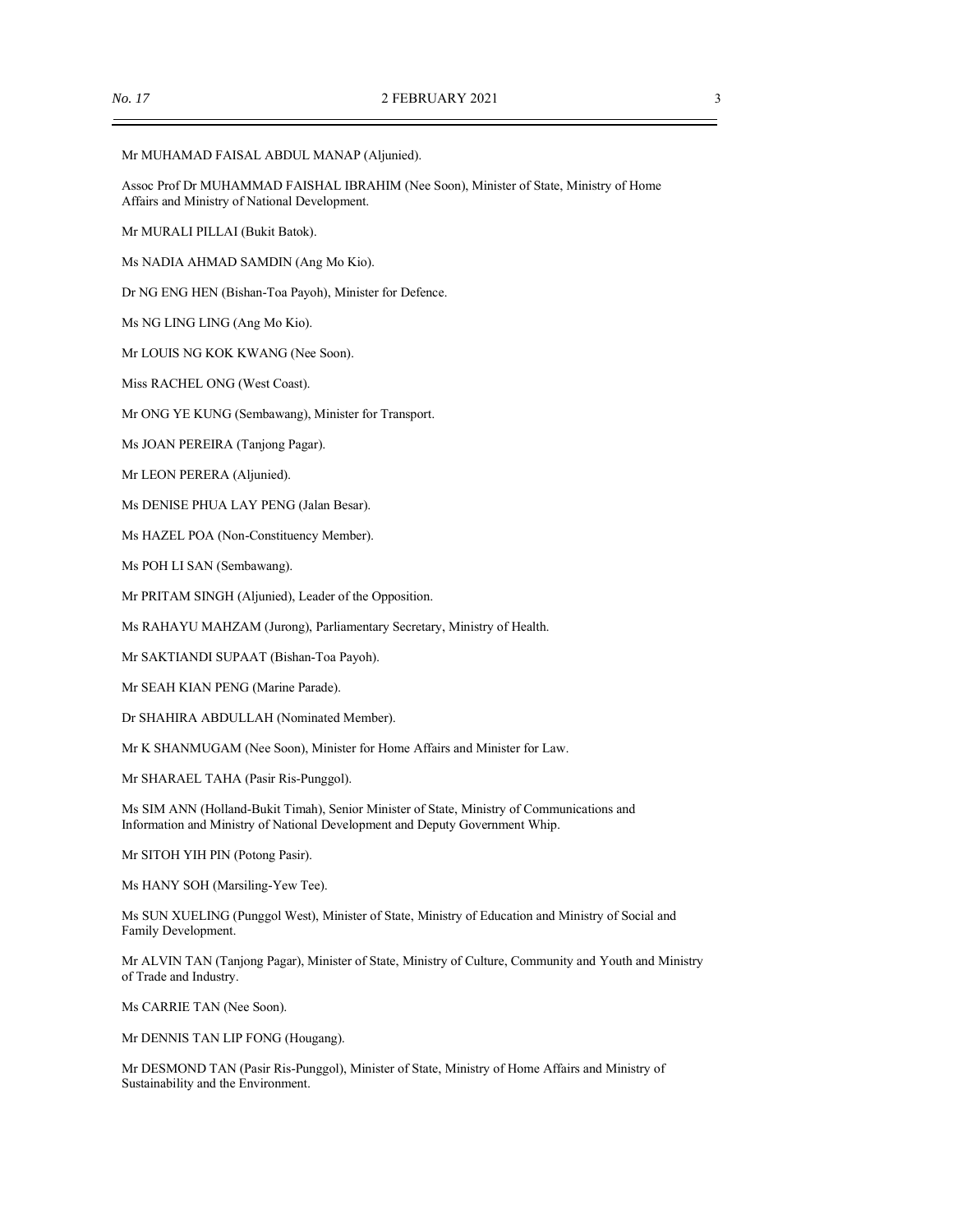Ms JESSICA TAN SOON NEO (East Coast), Deputy Speaker.

Mr TAN KIAT HOW (East Coast), Minister of State, Prime Minister's Office and Ministry of National Development.

Dr TAN SEE LENG (Marine Parade), Minister, Prime Minister's Office, Second Minister for Manpower and Second Minister for Trade and Industry.

Dr TAN WU MENG (Jurong).

Dr TAN YIA SWAM (Nominated Member).

Mr PATRICK TAY TECK GUAN (Pioneer).

Mr TEO CHEE HEAN (Pasir Ris-Punggol), Senior Minister and Coordinating Minister for National Security.

Mrs JOSEPHINE TEO (Jalan Besar), Minister for Manpower and Second Minister for Home Affairs.

Mr THARMAN SHANMUGARATNAM (Jurong), Senior Minister and Coordinating Minister for Social Policies.

Mr RAJ JOSHUA THOMAS (Nominated Member).

Ms TIN PEI LING (MacPherson).

Mr EDWIN TONG CHUN FAI (Marine Parade), Minister for Culture, Community and Youth and Second Minister for Law.

Mr VIKRAM NAIR (Sembawang).

Dr VIVIAN BALAKRISHNAN (Holland-Bukit Timah), Minister for Foreign Affairs.

Dr WAN RIZAL (Jalan Besar).

Mr DON WEE (Chua Chu Kang).

Mr LAWRENCE WONG (Marsiling-Yew Tee), Minister for Education and Second Minister for Finance.

Mr XIE YAO QUAN (Jurong).

Mr ALEX YAM ZIMING (Marsiling-Yew Tee).

Ms YEO WAN LING (Pasir Ris-Punggol).

Mr YIP HON WENG (Yio Chu Kang).

Mr MELVIN YONG YIK CHYE (Radin Mas).

Mr ZAQY MOHAMAD (Marsiling-Yew Tee), Senior Minister of State, Ministry of Defence and Ministry of Manpower and Deputy Leader of the House.

Mr ZHULKARNAIN ABDUL RAHIM (Chua Chu Kang).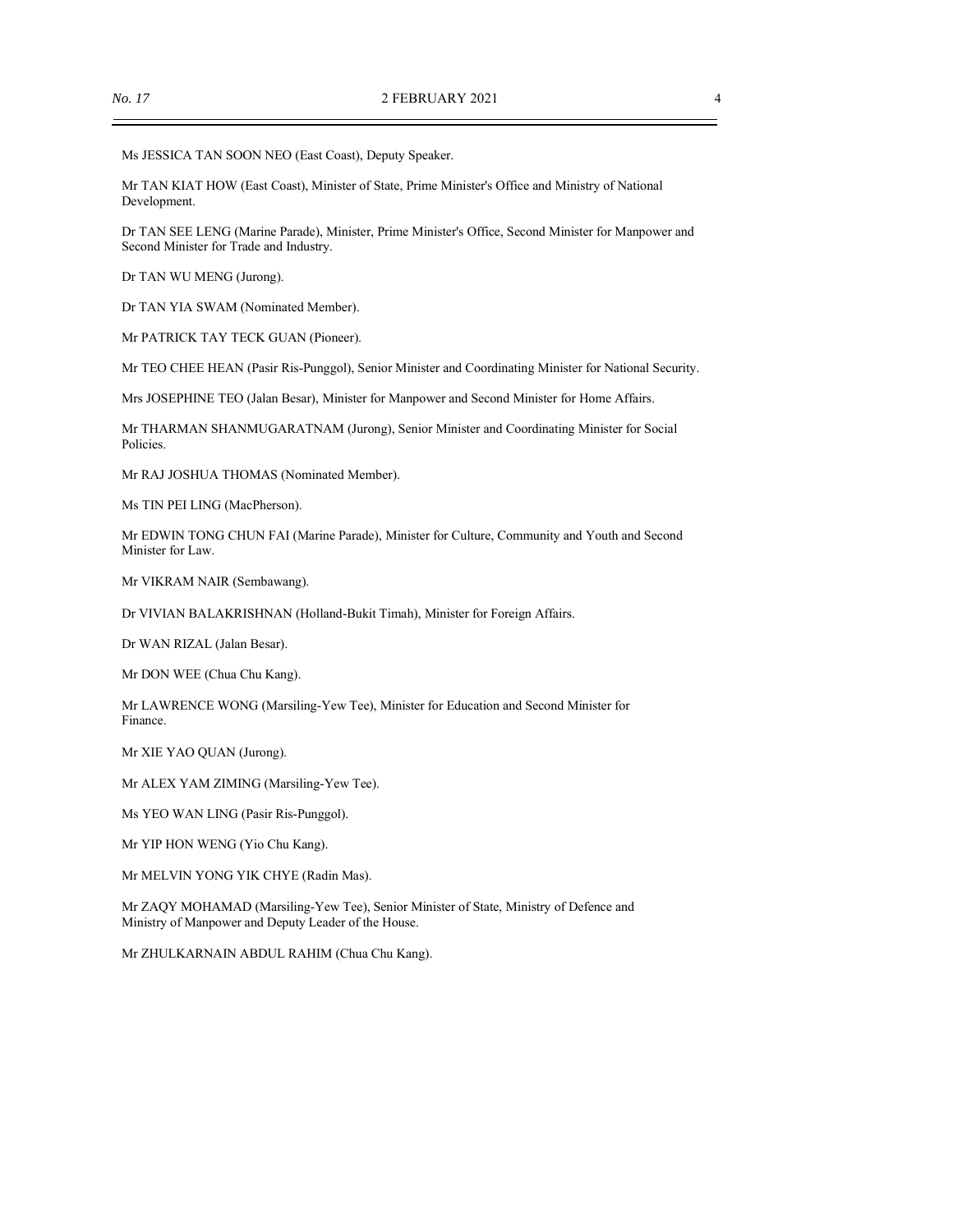$\equiv$ 

ABSENT:

Ms HE TING RU (Sengkang).

Mr MOHD FAHMI BIN ALIMAN (Marine Parade).

Ms RAEESAH KHAN (Sengkang).

\_\_\_\_\_\_\_\_\_\_\_\_\_\_\_\_\_\_\_\_\_\_\_\_\_\_\_\_\_\_\_\_